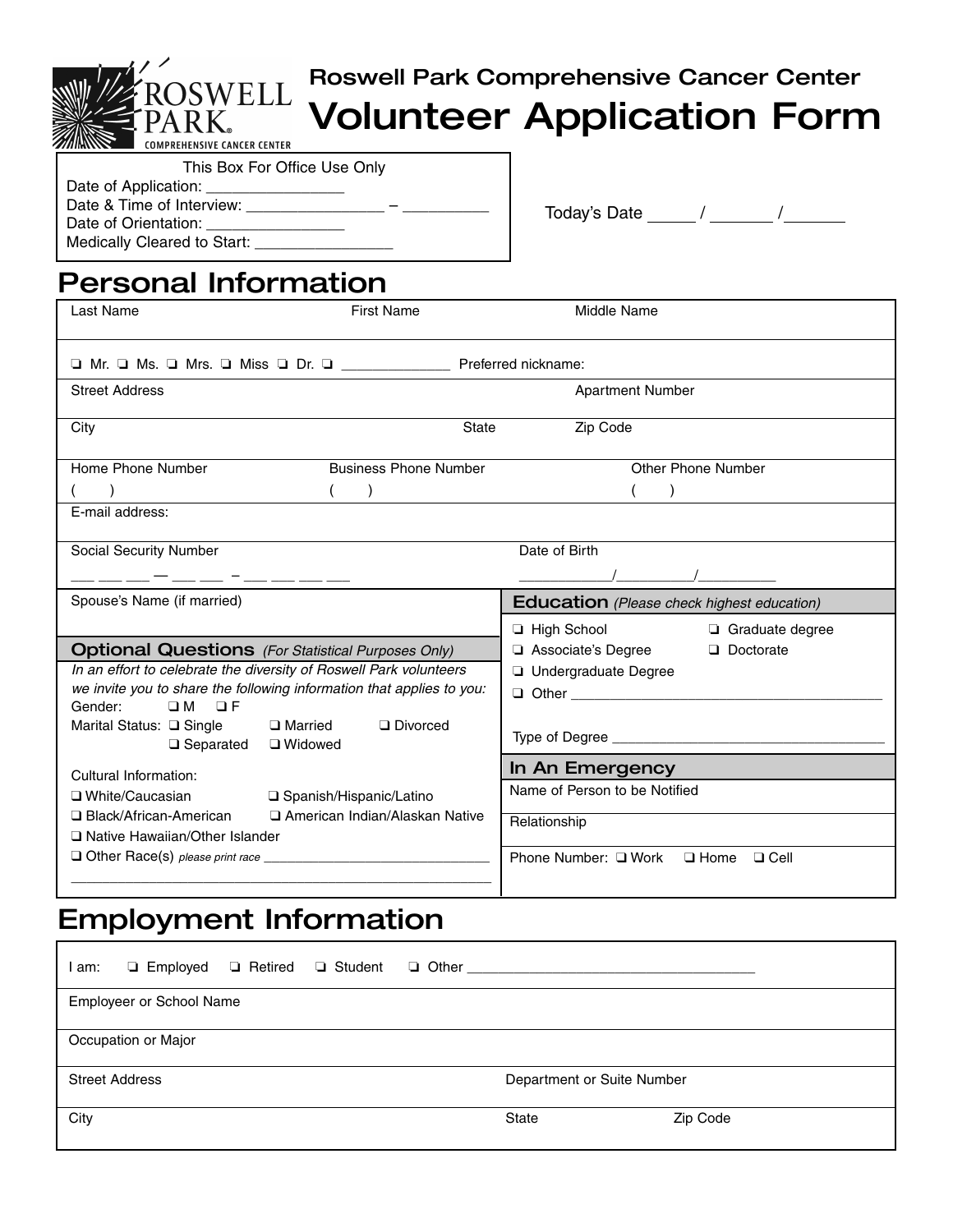|  |  |  |  | 1. How did you find out about our volunteer program? |  |
|--|--|--|--|------------------------------------------------------|--|
|--|--|--|--|------------------------------------------------------|--|

2. Why would you like to volunteer at Roswell Park Comprehensive Cancer Center?

3. What other volunteer work have you done? When? What agency?

4. Do you have any licenses, certificates, skills or special training (CPR) that might be valuable to Roswell Park in an emergency?

5. Are you involved in extracurricular activities? If so, what are they?

6. Roswell Park raises a substantial amount of money for patient care and research through special events such as All Star Night, the Ride for Roswell and the Paint Box Project. Are you interested in helping with special events?

7. Our patients enjoy music, humor, magic, balloon animals, etc. Do you have any entertainment talents you would like to share?

8. Are you fluent in a language other than English? If so, what language(s)? Would you be willing to translate for a patient?

| 9. What type of assignment(s) interest(s) you: |              |                  |                                                                                                              |  |
|------------------------------------------------|--------------|------------------|--------------------------------------------------------------------------------------------------------------|--|
| $\Box$ Information Desk $\Box$ Errand/Escort   | □ Front Door | □ Clerical       | $\Box$ Other                                                                                                 |  |
|                                                |              |                  | We do not place volunteers in Pediatrics or Research. Visit RoswellPark.org/Volunteers for more information. |  |
|                                                |              |                  |                                                                                                              |  |
| 10. Do you see your commitment in terms of:    | $\Box$ Weeks | $\square$ Months | □ Years                                                                                                      |  |

### **Availability**

Please check the time(s) you are usually available for a volunteer assignment.

| <b>Monday</b> | Tuesday    | Wednesday  | <b>Thursday</b> | Friday       |
|---------------|------------|------------|-----------------|--------------|
| Mornings      | Mornings   | Mornings   | Mornings        | Mornings     |
| Afternoons    | Afternoons | Afternoons | Afternoons      | l Afternoons |

*\*Evenings & weekends limited placements*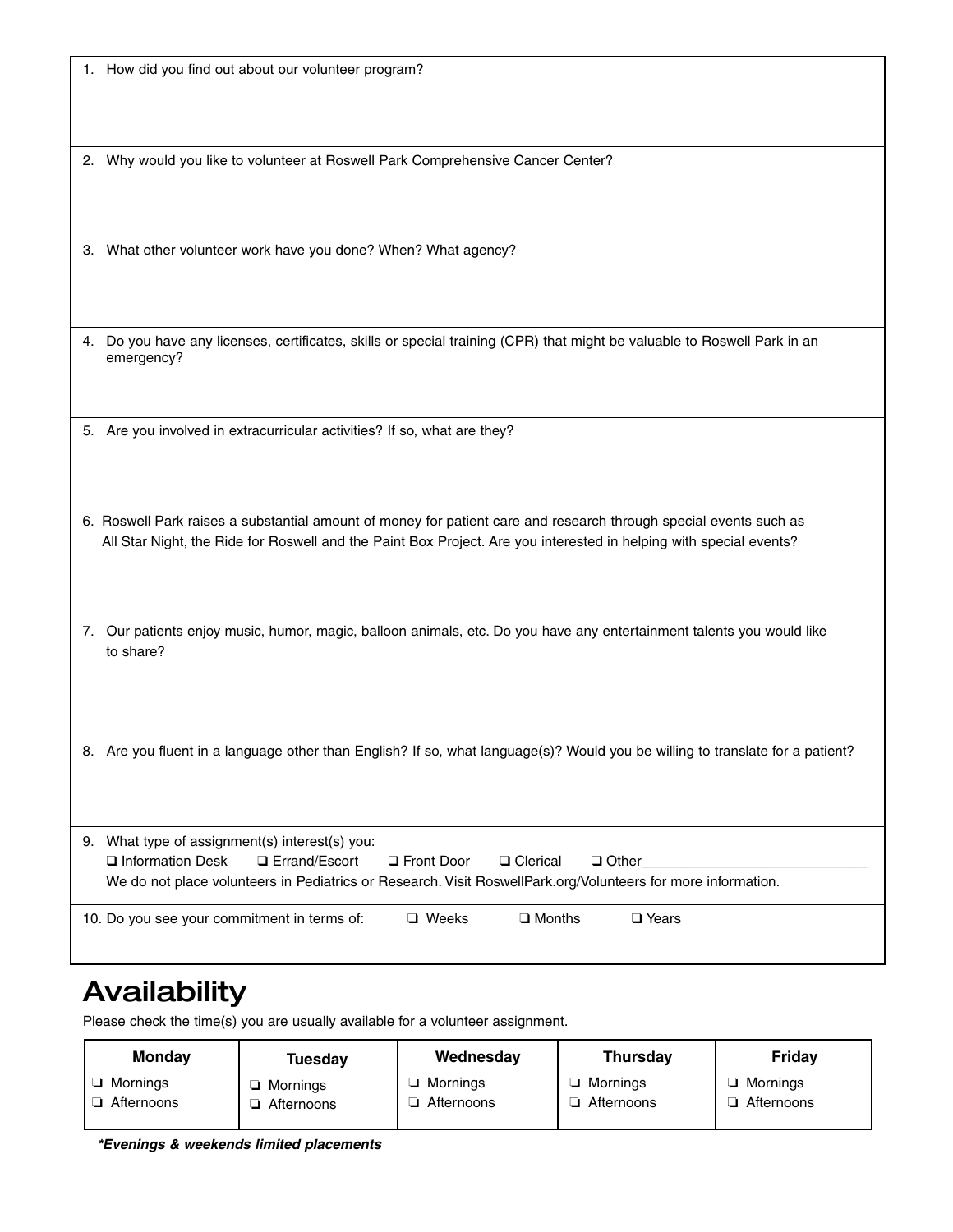### References Please list two people other than relatives who would be willing to serve as personal references.

| Last Name                                     | <b>First Name</b> | Relationship            |
|-----------------------------------------------|-------------------|-------------------------|
| □ Mr. □ Ms. □ Mrs. □ Miss □ Dr. □ ___________ |                   | Phone No.               |
| <b>Street Address</b>                         |                   | <b>Apartment Number</b> |
| City                                          | <b>State</b>      | Zip Code                |

| $\boldsymbol{2}$ | Last Name                                                       | <b>First Name</b> | Relationship            |
|------------------|-----------------------------------------------------------------|-------------------|-------------------------|
|                  | $\Box$ Mr. $\Box$ Ms. $\Box$ Mrs. $\Box$ Miss $\Box$ Dr. $\Box$ |                   | Phone No.               |
|                  | <b>Street Address</b>                                           |                   | <b>Apartment Number</b> |
|                  |                                                                 |                   |                         |

City **State Zip Code** 

Have you ever been convicted of a crime other than a traffic violation? □ Yes □ No If yes, please describe: Are there any health conditions that should be considered in your volunteer placement? □ Yes □ No If yes, please describe: I understand that I will not be paid for my services as a volunteer. I certify that the statements made in this Volunteer Application Form are true and correct, and have been given voluntarily. I understand that falsification of any information is grounds for dismissal. I voluntarily give Roswell Park Comprehensive Cancer Center the right to make an investigation of my past experience and I agree to cooperate in such investigations and release from all liability or responsibility all persons, companies, and corporations supplying such information. In addition, I agree that I will keep confidential all materials that I may read or learn about during my volunteer experience. I will only discuss this information with other staff and never off hospital grounds. If I ever use any part of my experience in writing, I agree that a member of the staff will review it in order to protect the confidentiality and legal rights of the patient. Applicant's Signature: \_\_\_\_\_\_\_\_\_\_\_\_\_\_\_\_\_\_\_\_\_\_\_\_\_\_\_\_\_\_\_\_\_\_\_\_\_\_\_\_\_\_\_\_\_\_\_\_\_\_\_\_\_ Date: \_\_\_\_\_\_\_\_\_\_\_\_\_\_\_\_\_\_\_\_\_

**1**